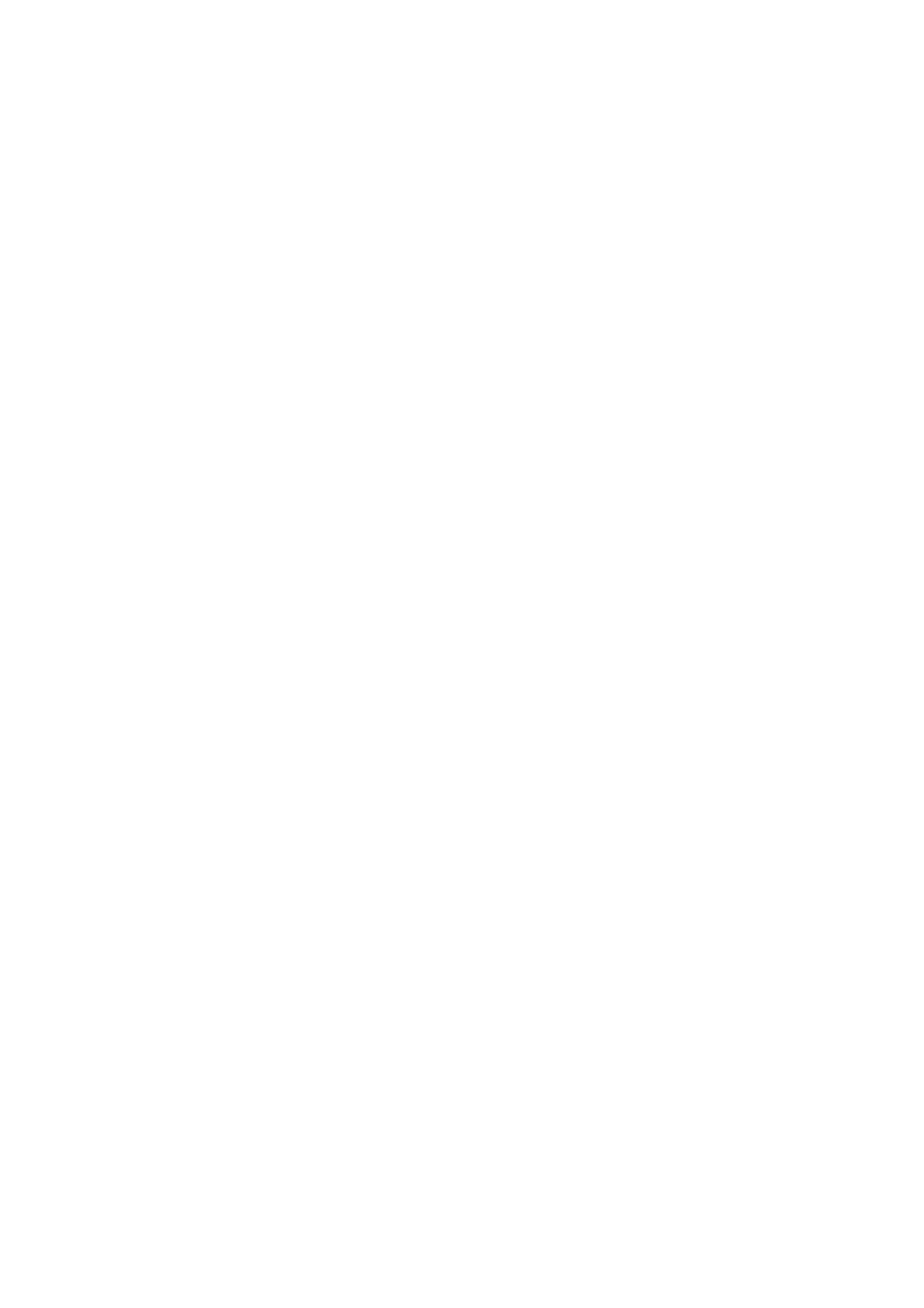## **DOG ACT 1976 LOCAL GOVERNMENT ACT 1995**

SHIRE OF SHARK BAY

## **DOG LOCAL LAW 2013**

## TABLE OF CONTENTS

## **PART 1—PRELIMINARY**

- 1.1 Citation
- 1.2 Commencement
- 1.3 Definitions
- 1.4 Application

#### **PART 2—IMPOUNDING OF DOGS**

- 2.1 Fees and charges
- 2.2 Attendance of pound keeper at pound
- 2.3 Release of impounded dog
- 2.4 Offences relating to pounds

#### **PART 3—REQUIREMENTS AND LIMITATIONS ON THE KEEPING OF DOGS**

- 3.1 Dogs to be confined
- 3.2 Limitation on the number of dogs

## **PART 4—APPROVED KENNEL ESTABLISHMENTS**

- 4.1 Interpretation
- 4.2 Application for licence for approved kennel establishment
- 4.3 Notice of proposed use
- 4.4 Exemption from notice requirements
- 4.5 When application can be determined
- 4.6 Determination of application
- 4.7 Where application cannot be approved
- 4.8 Conditions of approval
- 4.9 Fees
- 4.10 Form of licence
- 4.11 Period of licence
- 4.12 Variation or cancellation of licence
- 4.13 Transfer
- 4.14 Notification
- 4.15 Inspection of kennel

## **PART 5—DOGS IN PUBLIC PLACES**

- 5.1 Places where dogs are prohibited absolutely
- 5.2 Places which are dog exercise areas

## **PART 6—MISCELLANEOUS**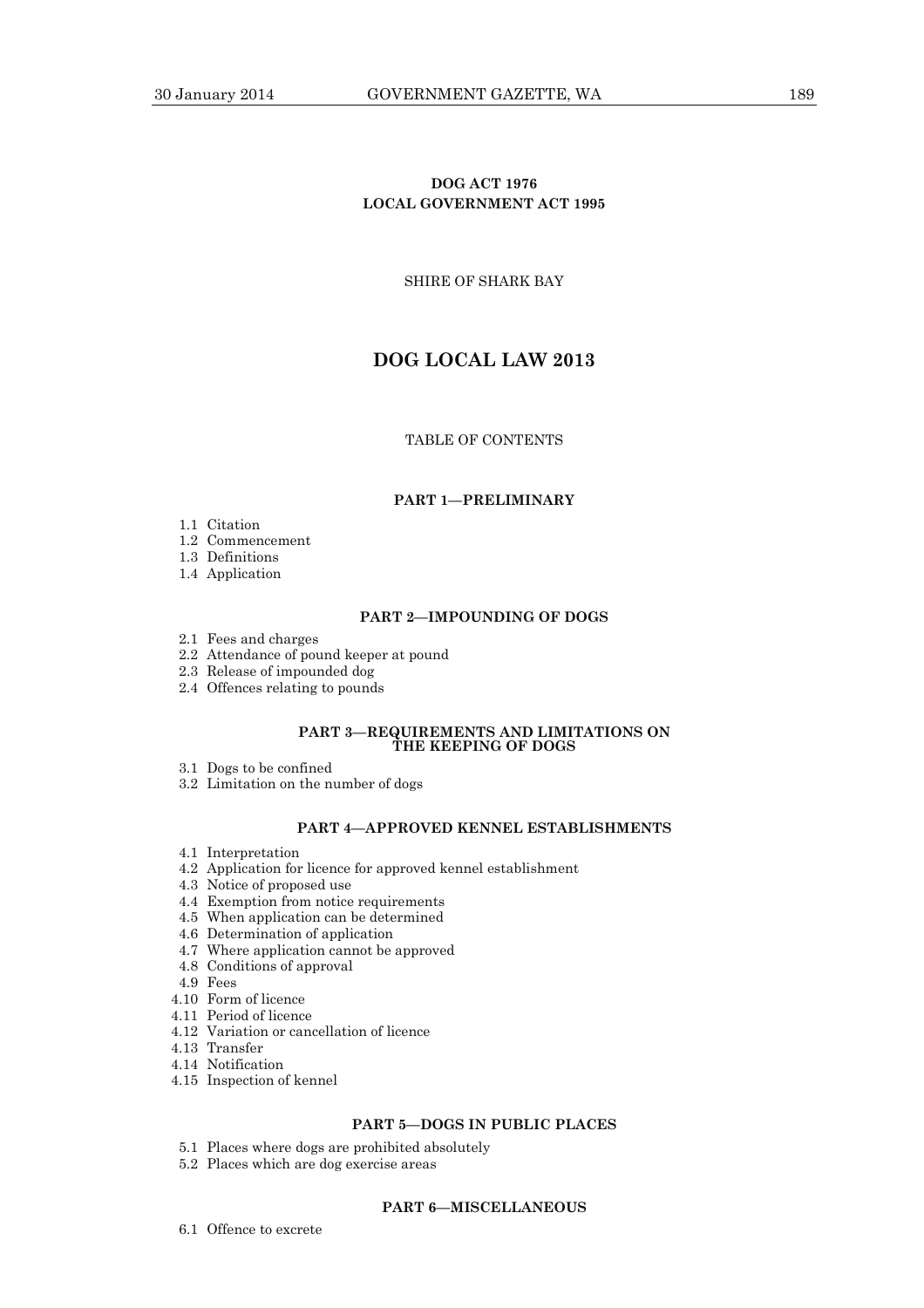## **PART 7—ENFORCEMENT**

- 7.1 Interpretation
- 7.2 Offences
- 7.3 General penalty
- 7.4 Modified penalties
- 7.5 Issue of infringement notice
- 7.6 Failure to pay modified penalty
- 7.7 Payment of modified penalty
- 7.8 Withdrawal of infringement notice
- 7.9 Service

Schedule 1—Application for a licence for an approved kennel establishment

Schedule 2—Conditions of a licence for an approved kennel establishment

Schedule 3—Offences in respect of which modified penalty applies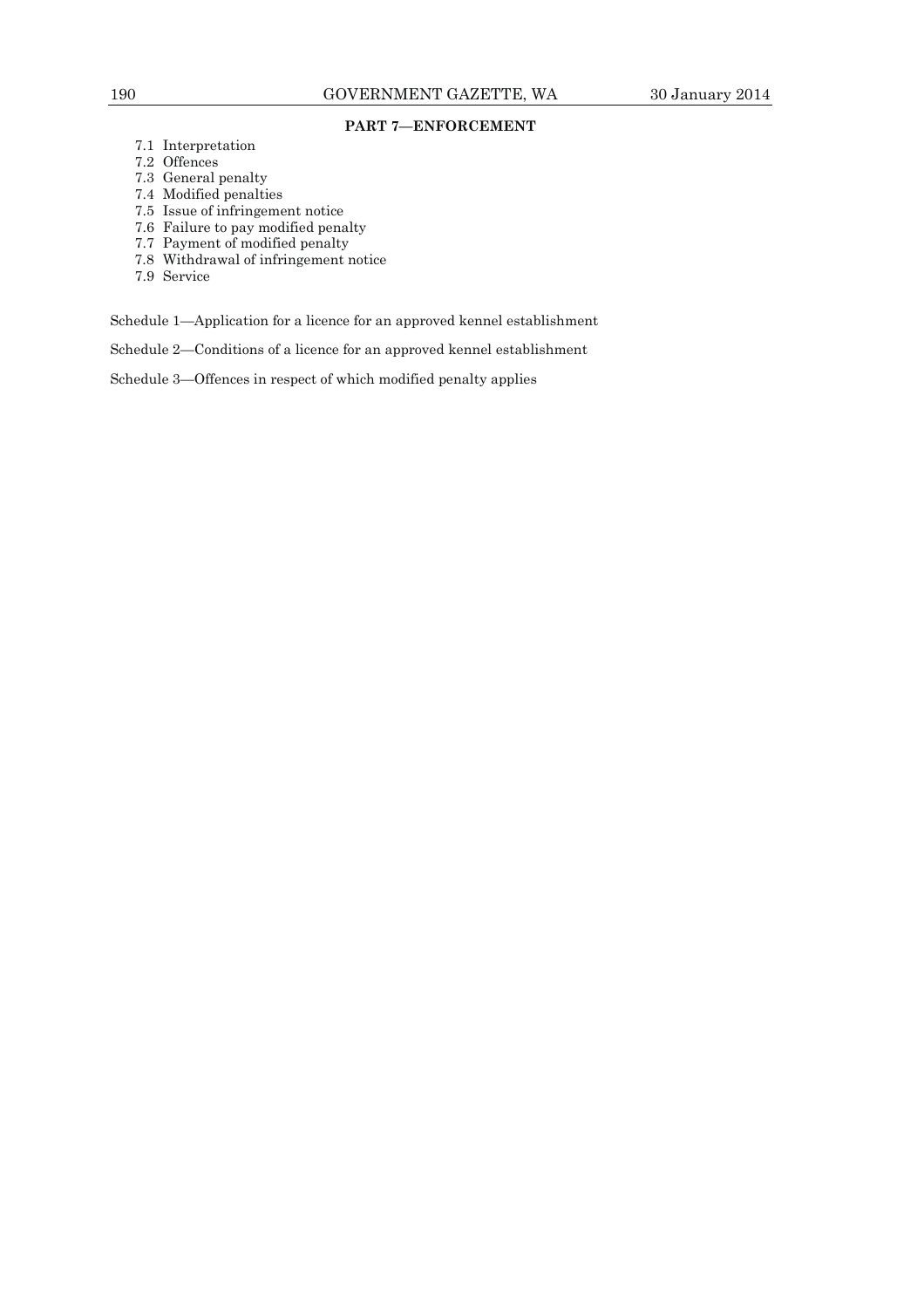## **DOG ACT 1976 LOCAL GOVERNMENT ACT 1995**

## SHIRE OF SHARK BAY

## **DOG LOCAL LAW 2013**

Under the powers conferred by the *Dog Act 1976*, the *Local Government Act 1995* and under all other powers enabling it, the Council of the Shire of Shark Bay resolved on 27 November 2013 to make the following local law.

## **PART 1—PRELIMINARY**

#### **1.1 Citation**

This local law may be cited as the *Shire of Shark Bay Dog Local Law 2013*.

#### **1.2 Commencement**

This local law comes into operation 14 days after its publication in the *Government Gazette*.

#### **1.3 Definitions**

In this local law unless the context otherwise requires—

- *Act* means the *Dog Act 1976*;
- *authorised person* means a person appointed by the local government under section 29(1) of the Act to perform all or any of the functions conferred on an authorised person under this local law;
- *CEO* means the Chief Executive Officer of the local government;
- *children's playground* means an area set aside for use by children and noted by the presence of dedicated children's playground equipment and the presence of either white sand or other form of soft fall surface;
- *dangerous dog* means a dog which is the subject of a declaration under section 33E of the Act declaring it to be a dangerous dog;
- *district* means the area of the State that has been declared to be the district of the local government under the *Local Government Act 1995* and includes, for certain purposes provided for in this Act, other areas which although not being within the boundaries of the district are regarded for those purposes as being part of the district;
- *food premises* means any premises or vehicle used by a "food business" as defined by section 10 of the *Food Act 2008*, but does not include an alfresco area;

*food transport vehicle* has the meaning given to it in the *Food Act 2008;* 

*local government* means the Shire of Shark Bay;

- *local planning scheme* means a local planning scheme made by the local government under the *Planning and Development Act 2005* which applies throughout the whole or a part of the district;
- *owner* in relation to a dog, has the same meaning as in section 3(1) and (2) of the Act;

*person liable for the control of the dog* has the same meaning as in section 3(1) of the Act;

- *pound* means any other facility, of any replacement facility, established as a pound by the Council under section 11(1) of the Act;
- *pound keeper* means a person authorised by the local government to perform all or any of the functions conferred on a "pound keeper" under this local law;

*premises* has the same meaning as in section 3(1) of the Act;

*public building* means a building open to or used by the public for any purpose;

*Regulations* means the *Dog Regulations 1976*;

*Schedule* means a schedule in this local law; and

*thoroughfare* has the meaning given to it in section 1.4 of the *Local Government Act 1995*.

#### **1.4 Application**

This local law applies throughout the district.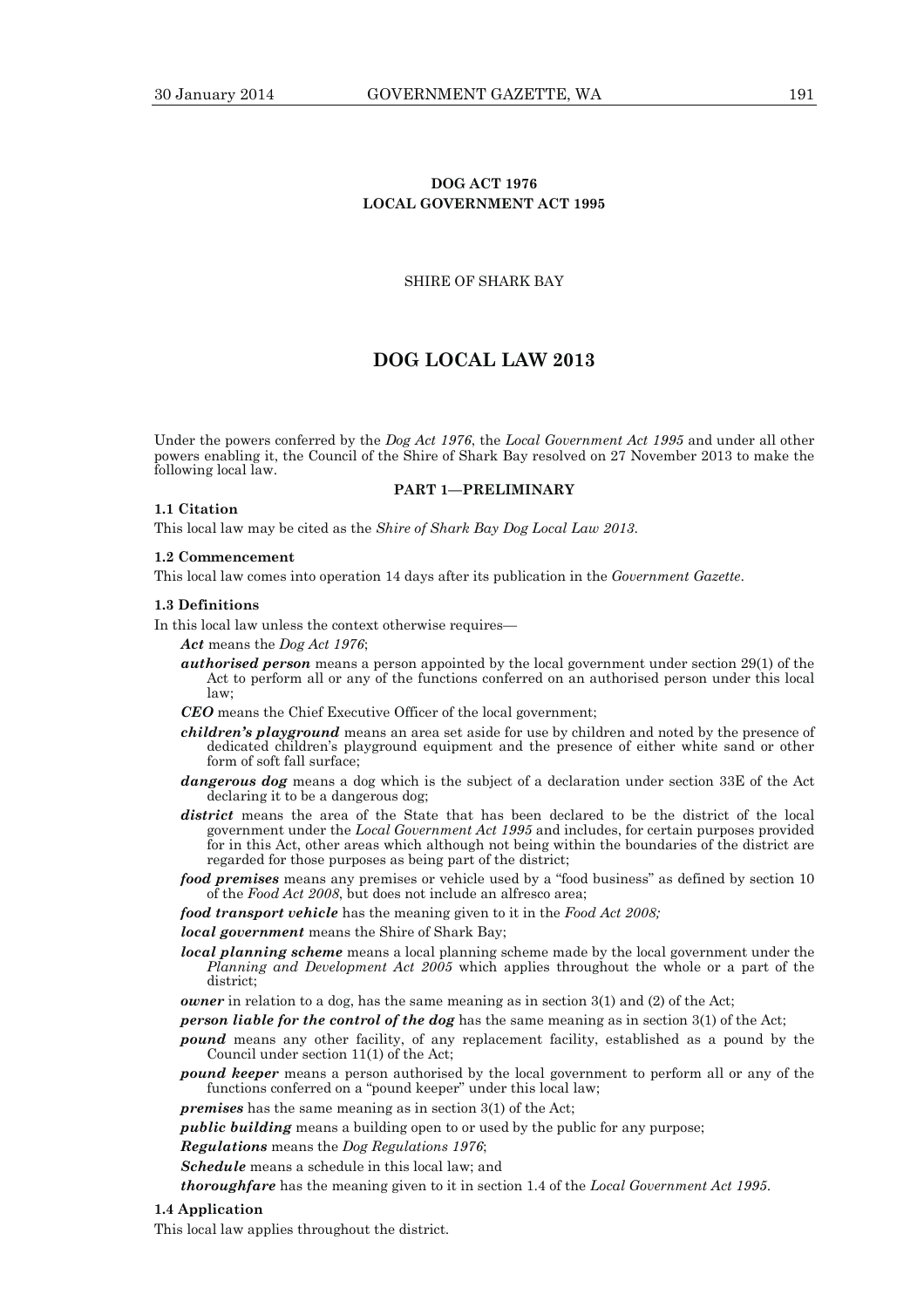## **PART 2—IMPOUNDING OF DOGS**

## **2.1 Fees and charges**

The following fees and charges are to be imposed and determined by the local government under sections 6.16 to 6.19 of the *Local Government Act 1995*—

- (a) the charges to be levied under section 29(4) of the Act relating to the seizure and impounding of a dog;
- (b) the additional fee payable under section 29(4) of the Act where a dog is released at a time or on a day other than those determined under clause 2.2; and the fees for the destruction and the disposal of a dog referred to in section 29(15) of the Act.

## **2.2 Attendance of pound keeper at pound**

The pound keeper is to be in attendance at the pound for the release of dogs at the times and on the days of the week as are determined by the CEO.

## **2.3 Release of impounded dog**

(1) A claim for the release of a dog seized and impounded is to be made to the pound keeper, or in the absence of the pound keeper, to the CEO.

(2) The pound keeper is not to release a dog seized and impounded to any person unless that person has produced, to the satisfaction of the pound keeper, satisfactory evidence-

- (a) of her or his ownership of the dog or of her or his authority to take delivery of it; or
- (b) that he or she is the person identified as the owner on a microchip implanted in the dog.

## **2.4 Offences relating to pounds**

A person who—

- (a) unless he or she is the pound keeper or a person authorised to do so, releases or attempts to release a dog from a pound; or
- (b) destroys, breaks into, damages or in any way interferes with or renders not dog-proof—
	- (i) any pound; or
	- (ii) any vehicle or container used for the purpose of catching, holding or conveying a seized dog,

commits an offence.

## **PART 3—REQUIREMENTS AND LIMITATIONS ON THE KEEPING OF DOGS**

## **3.1 Dogs to be confined**

(1) An occupier of premises on which a dog is kept must—

- (a) cause that portion of the premises on which the dog is kept to be fenced in a manner capable of confining the dog;
- (b) ensure that every gate or door in the fence is kept closed at all times when the dog is on the premises and is fitted with a proper latch or other means of fastening it;
- (c) maintain the fence and all gates and doors in the fence in good order and condition; and
- (d) where no part of the premises consists of open space, yard or garden or there is no open space, garden or yard of which the occupier has exclusive use or occupation, ensure that other means exist on the premises (other than the tethering of the dog) for effectively confining the dog within the premises.

(2) An occupier who fails to comply with subclause (1) commits an offence.

## **3.2 Limitation on the number of dogs**

(1) This clause does not apply to premises in respect of which an exemption under 26(3) of the Act applies.

(2) The limit on the number of dogs which may be kept on any premises is, for the purpose of section 26(4) of the Act, 3 dogs over the age of 3 months and the young of those dogs under that age.

## **PART 4—APPROVED KENNEL ESTABLISHMENTS**

#### **4.1 Interpretation**

In this Part and in Schedule 2—

*licence* means a licence to keep an approved kennel establishment on premises;

*licensee* means the holder of a licence;

- *premises* in addition to the meaning given to it in section 3 of the Act, means the premises described in the application for a licence; and
- *transferee* means a person who applies for the transfer of a licence to her or him under clause 4.14.

## **4.2 Application for licence for approved kennel establishment**

An application for a licence must be made in the form of that in Schedule 1, and must be lodged with the local government together with—

(a) plans and specifications of the kennel establishment, including a site plan;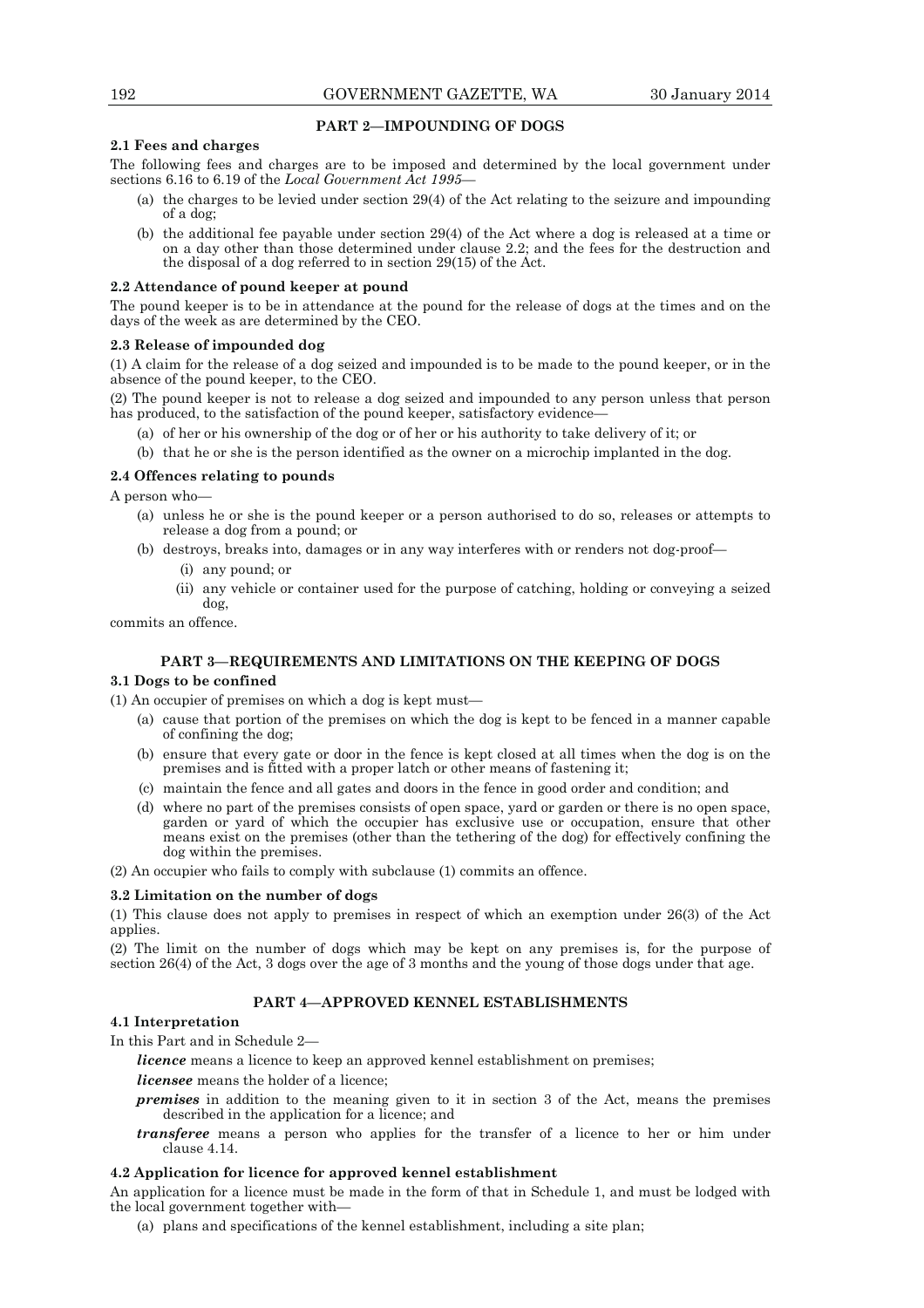- (b) copies of the notices to be given under clause 4.3;
- (c) written evidence that either the applicant or another person who will have the charge of the dogs, will reside on the premises or, in the opinion of the local government, sufficiently close to the premises so as to control the dogs and so as to ensure their health and welfare;
- (d) a written acknowledgement that the applicant has read and agrees to comply with any code of practice relating to the keeping of dogs nominated by the local government; and
- (e) the fee for the application for a licence referred to in clause 4.10(1).

#### **4.3 Notice of proposed use**

(1) An applicant for a licence must give notice of the proposed use of the premises as an approved kennel establishment after the application for a licence has been lodged—

- (a) once in a newspaper circulating in the district; and
- (b) to the owners and occupiers of any premises adjoining the premises.
- (2) The notices in subclause (1) must specify that—
	- (a) any written submissions as to the proposed use are to be lodged with the CEO within 14 days of the date the notice is given; and
	- (b) the application and plans and specifications may be inspected at the offices of the local government.
- (3) Where—
	- (a) the notices given under subclause (1) do not clearly identify the premises; or
	- (b) a notice given under subclause  $(1)(a)$  is of a size or in a location in the newspaper which, in the opinion of the local government, would fail to serve the purpose of notifying persons of the proposed use of the premises,

then the local government may refuse to determine the application for a licence until the notices or notice, as the case may be, is given in accordance with its directions.

#### **4.4 Exemption from notice requirements**

Where an application for a licence is made in respect of premises on which an approved kennel establishment is either a—

- (a) permitted use; or
- (b) use which the local government may approve subject to compliance with specified notice requirements,

under a local planning scheme, then the requirements of clauses 4.2(b), 4.3 and 4.5(a) do not apply in respect of the application for a licence.

## **4.5 When application can be determined**

An application for a licence is not to be determined by the local government until—

- (a) the applicant has complied with clause 4.2;
- (b) the applicant submits proof that the notices referred to in clause 4.3(1) have been given in accordance with that clause; and
- (c) the local government has considered any written submissions received within the time specified in clause 4.3(2)(a) on the proposed use of the premises.

## **4.6 Determination of application**

In determining an application for a licence, the local government is to have regard to—

- (a) the matters referred to in clause 4.7;
- (b) any written submissions received within the time specified in clause  $4.3(2)(a)$  on the proposed use of the premises;
- (c) any economic or social benefits which may be derived by any person in the district if the application for a licence is approved;
- (d) the effect which the kennel establishment may have on the environment or amenity of the neighbourhood;
- (e) whether the approved kennel establishment will create a nuisance for the owners and occupiers of adjoining premises; and
- (f) whether or not the imposition of and compliance with appropriate conditions of a licence will mitigate any adverse effects of the approved kennel establishment identified in the preceding paragraphs.

## **4.7 Where application cannot be approved**

The local government cannot approve an application for a licence where—

- (a) an approved kennel establishment cannot be permitted by the local government on the premises under a local planning scheme; or
- (b) an applicant for a licence or another person who will have the charge of the dogs will not reside on the premises, or, in the opinion of the local government, sufficiently close to the premises so as to control the dogs and so as to ensure their health and welfare.

#### **4.8 Conditions of approval**

(1) The local government may approve an application for a licence subject to the conditions contained in Schedule 2 and to such other conditions as the local government considers appropriate.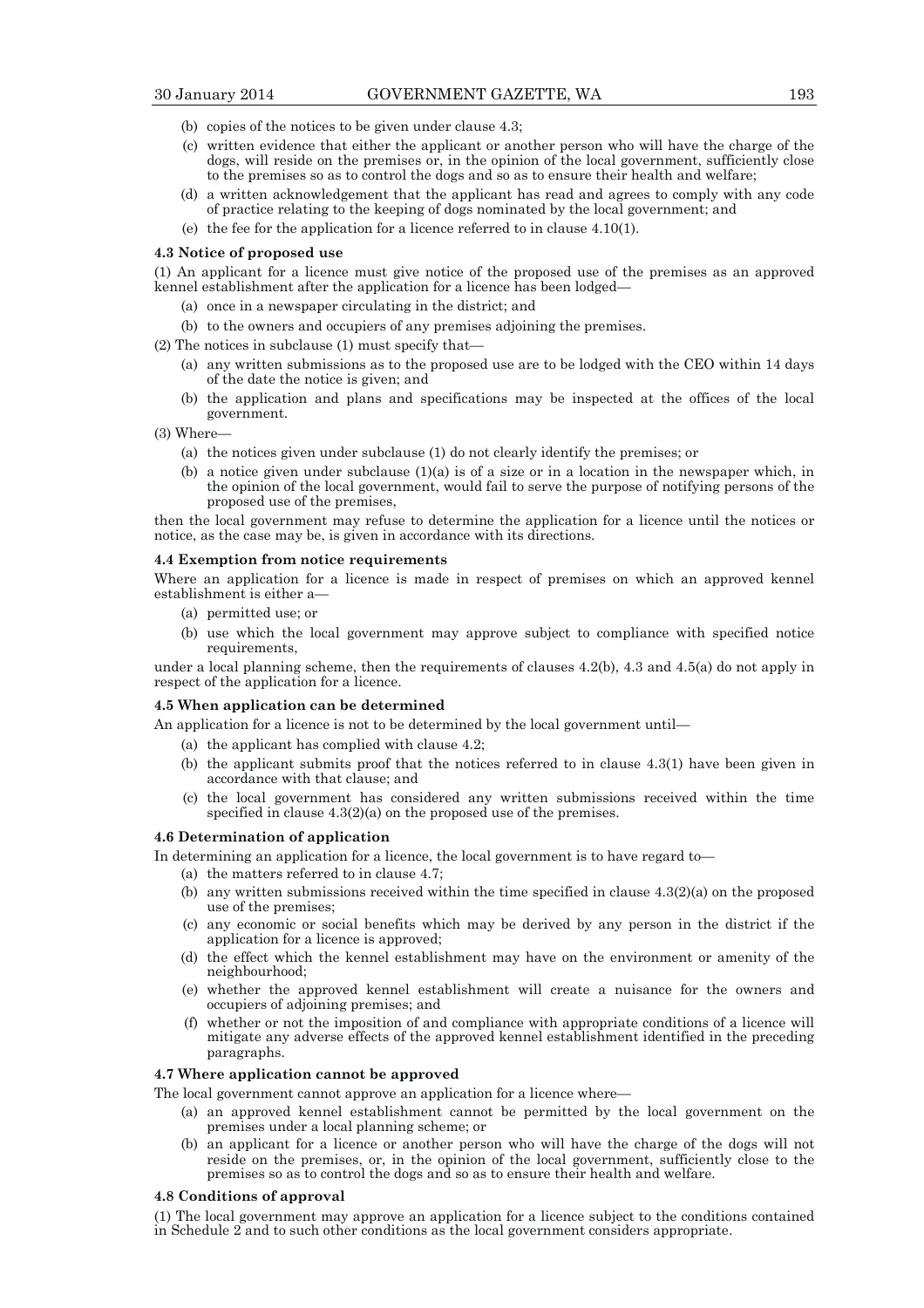(2) In respect of a particular application for a licence, the local government may vary any of the conditions contained in Schedule 2.

## **4.9 Fees**

(1) On lodging an application for a licence, the applicant is to pay a fee to the local government.

(2) On the issue or renewal of a licence, the licensee is to pay a fee to the local government.

(3) On lodging an application for the transfer of a valid licence, the transferee is to pay a fee to the local government.

(4) The fees referred to in subclauses (1) to (3) are to be imposed and determined by the local government under sections 6.16—6.19 of the *Local Government Act 1995*.

## **4.10 Form of licence**

The licence is to be in the form determined by the local government and is to be issued to the licensee.

## **4.11 Period of licence**

(1) The period of effect of a licence is set out in section 27(5) of the Act.

(2) A licence is to be renewed if the fee referred to in clause 4.10(2) is paid to the local government prior to the expiry of the licence.

(3) On the renewal of a licence the conditions of the licence at the time of its renewal continue to have effect.

## **4.12 Variation or cancellation of licence**

(1) The local government may vary the conditions of a licence.

(2) The local government may cancel a licence—

- (a) on the request of the licensee;
- (b) following a breach of the Act, the Regulations or this local law; or
- (c) if the licensee is not a fit and proper person.
- (3) The date a licence is cancelled is to be, in the case of—
	- (a) paragraph (a) of subclause (2), the date requested by the licensee; or
	- (b) paragraphs (b) and (c) of subclause (2), the date determined under section 27(6) of the Act.

(4) If a licence is cancelled the fee paid for that licence is not refundable for the term of the licence that has not yet expired.

#### **4.13 Transfer**

(1) An application for the transfer of a valid licence from the licensee to another person must be—

- (a) made in the form determined by the local government;
- (b) made by the transferee;
- (c) made with the written consent of the licensee; and
- (d) lodged with the local government together with—
	- (i) written evidence that a person will reside at or within reasonably close proximity to the premises the subject of the licence; and
	- (ii) the fee for the application for the transfer of a licence referred to in clause 4.10(3).

(2) The local government is not to determine an application for the transfer of a valid licence until the transferee has complied with subclause (1).

(3) The local government may approve, whether or not subject to such conditions as it considers appropriate, or refuse to approve an application for the transfer of a valid licence.

(4) Where the local government approves an application for the transfer of a valid licence, then on the date of approval, unless otherwise specified in the notice issued under clause 4.15(b), the transferee becomes the licensee of the licence for the purposes of this local law.

## **4.14 Notification**

The local government is to give written notice to—

- (a) an applicant for a licence of the local government's decision on her or his application;
- (b) a transferee of the local government's decision on her or his application for the transfer of a valid licence;
- (c) a licensee of any variation made under clause 4.13(1);
- (d) a licensee when her or his licence is due for renewal and the manner in which it may be renewed;
- (e) a licensee when her or his licence is renewed;
- (f) a licensee of the cancellation of a licence under clause  $4.13(2)(a)$ ; and
- (g) a licensee of the cancellation of a licence under paragraphs (b) or (c) of clause 4.13(2), which notice is to be given in accordance with section  $27(6)$  of the Act.

#### **4.15 Inspection of kennel**

With the consent of the occupier, an authorised person may inspect an approved kennel establishment at any time.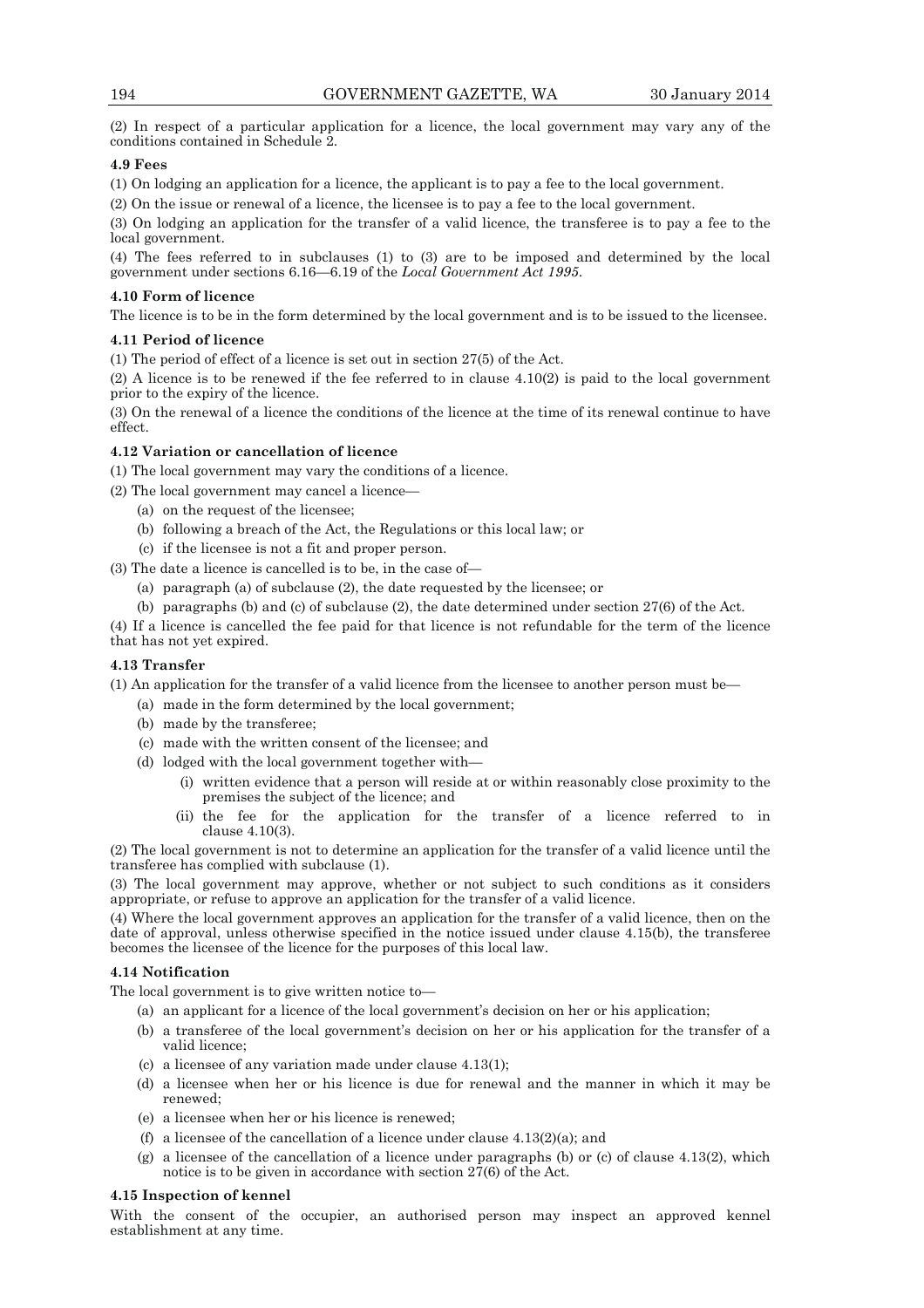## **PART 5—DOGS IN PUBLIC PLACES**

## **5.1 Places where dogs are prohibited absolutely**

(1) Designation of places where dogs are prohibited absolutely is dealt with in the Act.

 (2) If a dog enters or is in a place specified in subclause (1), every person liable for the control of the dog at that time commits an offence.

(3) Subclause (2) does not apply to a dog who is being used as an assistance animal as defined in the *Disability Discrimination Act 1992* (Cth).

## **5.2 Places which are dog exercise areas**

Designation of places which are dog exercise areas is dealt with in the Act.

## **PART 6—MISCELLANEOUS**

## **6.1 Offence to excrete**

(1) A dog must not excrete on—

(a) any thoroughfare or other public place; or

(b) any land which is not a public place without the consent of the occupier.

(2) Subject to subclause (3), if a dog excretes contrary to subclause (1), every person liable for the control of the dog at that time commits an offence.

(3) A person liable for the control of a dog does not commit an offence against subclause (2) if any excreta is removed immediately by that person.

## **PART 7—ENFORCEMENT**

#### **7.1 Interpretation**

In this Part—

*infringement notice* means the notice referred to in clause 7.5; and *notice of withdrawal* means the notice referred to in clause 7.8(1).

#### **7.2 Offences**

A person who fails to do anything required or directed to be done under this local law, or who does anything which under this local law that person is prohibited from doing, commits an offence.

#### **7.3 General penalty**

A person who commits an offence under this local law is liable, on conviction, to a penalty not exceeding \$5,000 and if the offence is of a continuing nature, to an additional penalty not exceeding \$100 for each day or part of the day during which the offence has continued.

#### **7.4 Modified penalties**

(1) The offences contained in Schedule 3 are offences in relation to which a modified penalty may be imposed.

(2) The amount appearing in the third column of Schedule 3 directly opposite an offence is the modified penalty payable in respect of that offence if—

- (a) the offence does not involve a dangerous dog; or
- (b) the offence involves a dangerous dog, but an amount does not appear in the fourth column directly opposite that offence.

(3) The amount appearing in the fourth column of Schedule 3 directly opposite an offence is the modified penalty payable in respect of that offence if the offence involves a dangerous dog.

#### **7.5 Issue of infringement notice**

Where an authorised person has reason to believe that a person has committed an offence in respect of which a modified penalty may be imposed, he or she may issue to that person a notice in the form of Form 7 of the First Schedule of the Regulations.

#### **7.6 Failure to pay modified penalty**

Where a person who has received an infringement notice fails to pay the modified penalty within the time specified in the notice, or within such further time as may in any particular case be allowed by the CEO, he or she is deemed to have declined to have the offence dealt with by way of a modified penalty.

#### **7.7 Payment of modified penalty**

A person who has received an infringement notice may, within the time specified in that notice or within such further time as may in any particular case be allowed by the CEO, send or deliver to the local government the amount of the penalty, with or without a reply as to the circumstances giving rise to the offence, and the local government may appropriate that amount in satisfaction of the penalty and issue an acknowledgement.

#### **7.8 Withdrawal of infringement notice**

(1) Whether or not the modified penalty has been paid, an authorised person may withdraw an infringement notice by sending a notice in the form of Form 8 of the First Schedule of the Regulations.

(2) A person authorised to issue an infringement notice under clause 7.5 cannot sign or send a notice of withdrawal.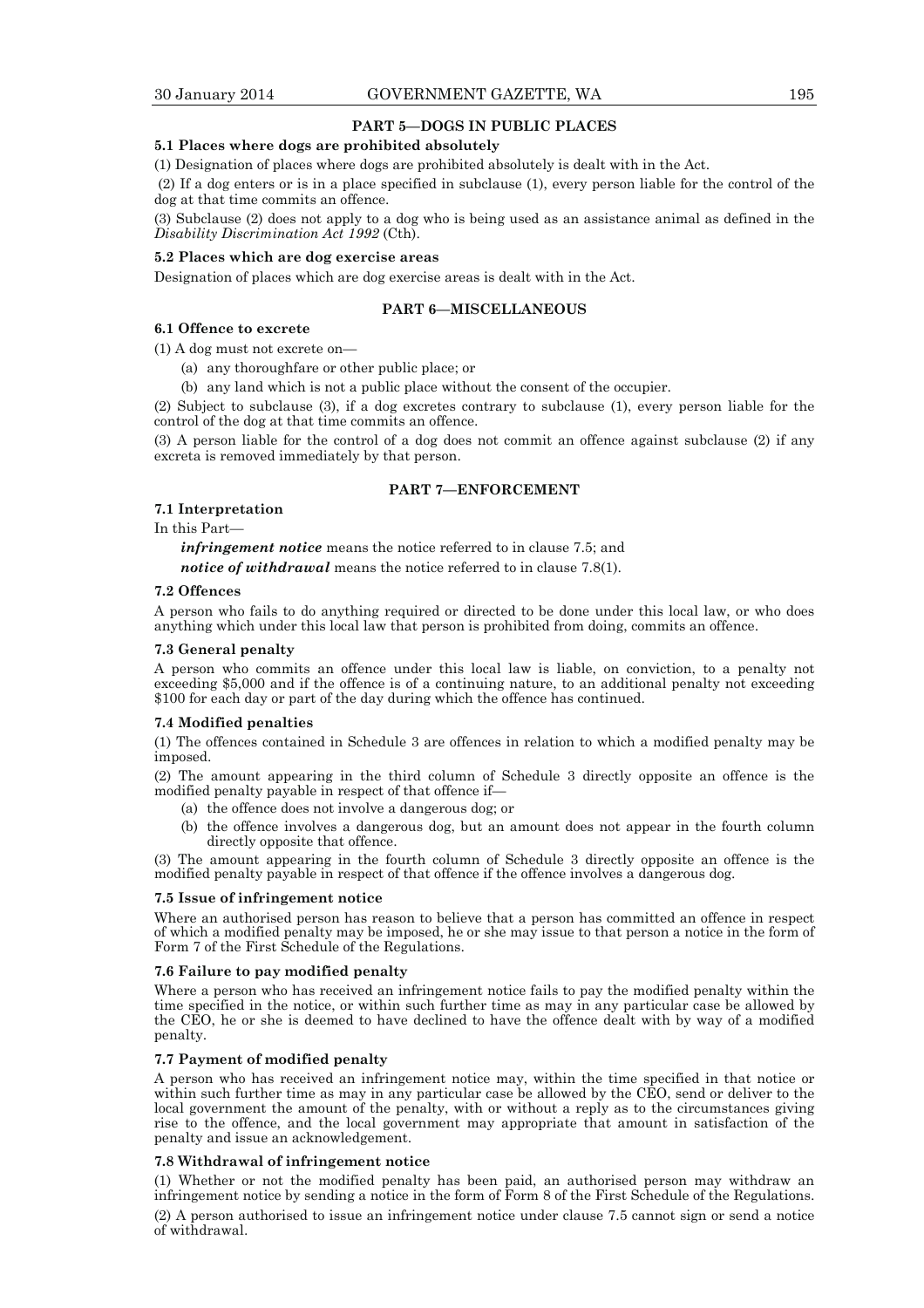## **7.9 Service**

An infringement notice or a notice of withdrawal may be served on a person personally, or by leaving it at or posting it to her or his address as ascertained from him or her, or as recorded by the local government under the Act, or as ascertained from inquiries made by the local government.

## *Schedule 1*

————

## **APPLICATION FOR A LICENCE FOR AN APPROVED KENNEL ESTABLISHMENT**

(clause 4.2)

| Apply for a licence for an approved kennel establishment at (address of premises)                                                   |
|-------------------------------------------------------------------------------------------------------------------------------------|
| For (number and breed of dogs)                                                                                                      |
|                                                                                                                                     |
| premises so as to control the dogs and so as to ensure their health and welfare) at                                                 |
|                                                                                                                                     |
|                                                                                                                                     |
| Attached are—                                                                                                                       |
| (a) a site plan of the premises showing the location of the kennels and yards and all other<br>buildings and structures and fences; |
| (b) plans and specifications of the kennel establishment;                                                                           |
| copy of notice of proposed use to appear in newspaper;<br>(c)                                                                       |
| copy of notice of proposed use to be given to adjoining premises;<br>(d)                                                            |
| written evidence that a person will reside—<br>(e)                                                                                  |
| (i) at the premises; or                                                                                                             |
| (ii) sufficiently close to the premises so as to control the dogs and so as to ensure their<br>health and welfare; and              |

 (f) if the person in item (e) is not the applicant, written evidence that the person is a person in charge of the dogs.

Signature of applicant

Date

\* delete where inapplicable.

Note: a licence if issued will have effect for a period of 12 months—section 27.5 of the *Dog Act 1976*. OFFICE USE ONLY

Application fee paid on *[insert date]*.

## *Schedule 2*

————

## **CONDITIONS OF A LICENCE FOR AN APPROVED KENNEL ESTABLISHMENT**

(clause 4.8(1))

An application for a licence for an approved kennel establishment may be approved subject to the following conditions—

(a) each kennel, unless it is fully enclosed, must have a yard attached to it;

- (b) each kennel and each yard must be at a distance of not less than—
	- (i) 25m from the front boundary of the premises and 5m from any other boundary of the premises;
	- (ii) 10m from any dwelling; and
	- (iii) 25m from any church, school room, hall, factory, dairy or premises where food is manufactured, prepared, packed or stored for human consumption;
- (c) each yard for a kennel must be kept securely fenced with a fence constructed of link mesh or netting or other materials approved by the local government;
- (d) the minimum floor area for each kennel must be calculated at 2.5 times the length of the breed of dog (when it is fully grown), squared, times the number of dogs to be housed in the kennel and the length of the dog is to be determined by measuring from the base of the tail to the front of its shoulder;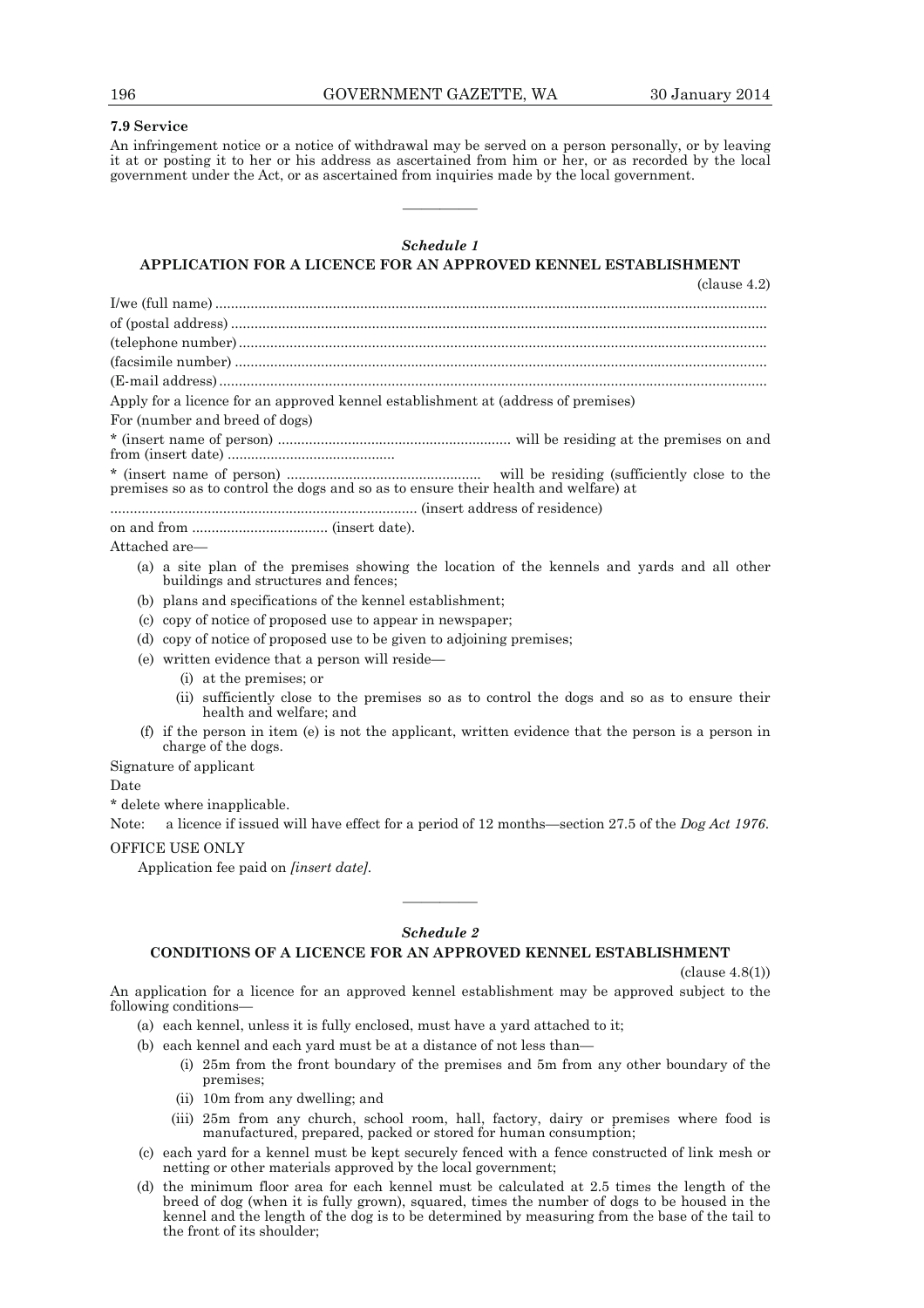- (e) the floor area of the yard attached to any kennel or group of kennels must be at least twice the floor area of the kennel or group of kennels to which it is attached;
- (f) the upper surface of the kennel floor must be—
	- (i) at least 100mm above the surface of the surrounding ground;
	- (ii) smooth so as to facilitate cleaning;
	- (iii) rigid;
	- (iv) durable;
	- (v) slip resistant;
	- (vi) resistant to corrosion;
	- (vii) non-toxic;
	- (viii) impervious;
	- (ix) free from cracks, crevices and other defects; and
	- (x) finished to a surface having a fall of not less than 1 in 100 to a spoon drain which in turn must lead to a suitably sized diameter sewerage pipe which must be properly laid, ventilated and trapped in accordance with the health requirements of the local government;
- (g) all kennel floor washings must pass through the drain in item (f)(x) and must be piped to approved apparatus for the treatment of sewage in accordance with the health requirements of the local government;
- (h) the kennel floor must have a durable upstand rising 75mm above the floor level from the junction of the floor and external and internal walls, or internal walls must be so constructed as to have a minimum clearance of 50mm from the underside of the bottom plate to the floor;
- (i) where a yard is to be floored, the floor must be constructed in the same manner as the floor of any kennel;
- (j) from the floor, the lowest internal height of a kennel must be, whichever is the lesser of—
	- (i) 2m; or
	- (ii) 4 times the height of the breed of dog in the kennel, when it is fully grown, measured from the floor to the uppermost tip of its shoulders while in a stationary upright position;
- (k) the walls of each kennel must be constructed of concrete, brick, stone or framing sheeted internally and externally with good quality new zincalume or new pre-finished colour coated steel sheeting or new fibrous cement sheeting or other durable material approved by the local government;
- (l) all external surfaces of each kennel must be kept in good condition;
- (m) the roof of each kennel must be constructed of impervious material;
- (n) all kennels and yards and drinking vessels must be maintained in a clean condition and must be cleaned and disinfected when so ordered by an authorised person;
- (o) all refuse, faeces and food waste must be disposed of daily into the approved apparatus for the treatment of sewage;
- (p) noise, odours, fleas, flies and other vectors of disease must be effectively controlled;
- (q) suitable water must be available at the kennel via a properly supported standpipe and tap; and
- (r) the licensee or the person nominated in the application for a licence, must, in accordance with the application for the licence, continue to reside—
	- (i) at the premises; or
	- (ii) in the opinion of the local government, sufficiently close to the premises so as to control the dogs, and to ensure their health and welfare.

## *Schedule 3*  **OFFENCES IN RESPECT OF WHICH MODIFIED PENALTY APPLIES**

————

(Clause 7.4)

| <b>Offence</b> | Nature of Offence                                                                                          | <b>Modified Penalty</b> | Dangerous Dog<br><b>Modified Penalty</b> |
|----------------|------------------------------------------------------------------------------------------------------------|-------------------------|------------------------------------------|
| 2.4(a)         | Attempting to or causing the<br>unauthorised release of a dog<br>from a pound                              | \$200                   | \$400                                    |
| 2.4(b)         | Interfering with any pound or<br>vehicle used for the purpose of<br>catching, holding or conveying<br>dogs | \$200                   | \$400                                    |
| 3.1            | Failing to provide means<br>for<br>effectively confining a dog                                             | \$100                   | \$100                                    |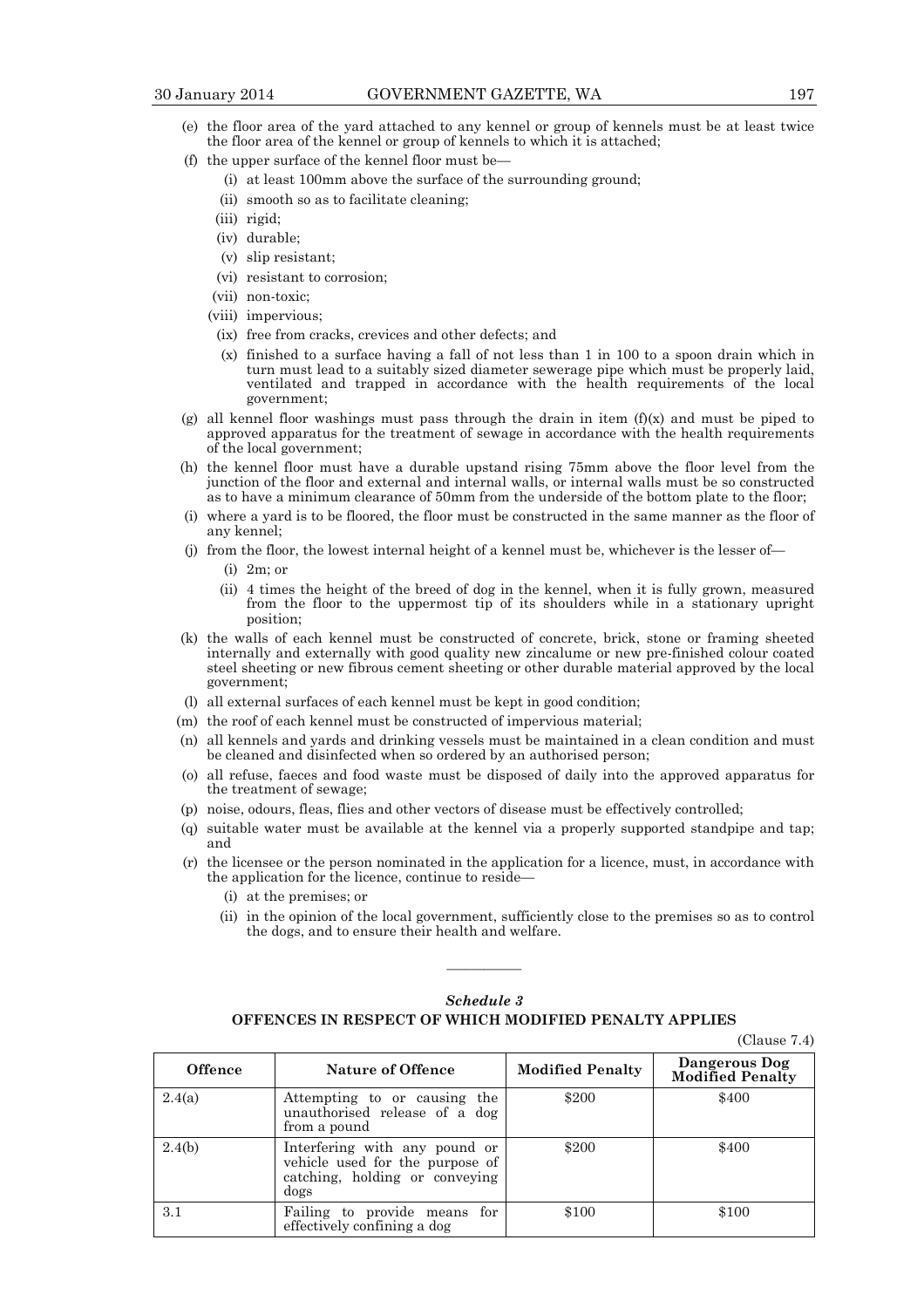## 198 GOVERNMENT GAZETTE, WA 30 January 2014

| <b>Offence</b> | <b>Nature of Offence</b>                                           | <b>Modified Penalty</b> | Dangerous Dog<br><b>Modified Penalty</b> |
|----------------|--------------------------------------------------------------------|-------------------------|------------------------------------------|
| 4.9            | Failing to<br>with the<br>comply<br>conditions of a kennel licence | \$100                   | \$200                                    |
| 5.1(2)         | which<br>in place from<br>$\log$<br>prohibited absolutely          | \$100                   | \$200                                    |
| 6.1(2)         | Dog excreting in prohibited place                                  | \$50                    | \$50                                     |

This local law was made at the meeting of the Council of the Shire of Shark Bay held on 27 November 2013.

————

The Common Seal of the Shire of Shark Bay was affixed by authority of a resolution of the Council in the presence of—

———————————

CHERYL COWELL, President. PAUL ANDERSON, Chief Executive Officer.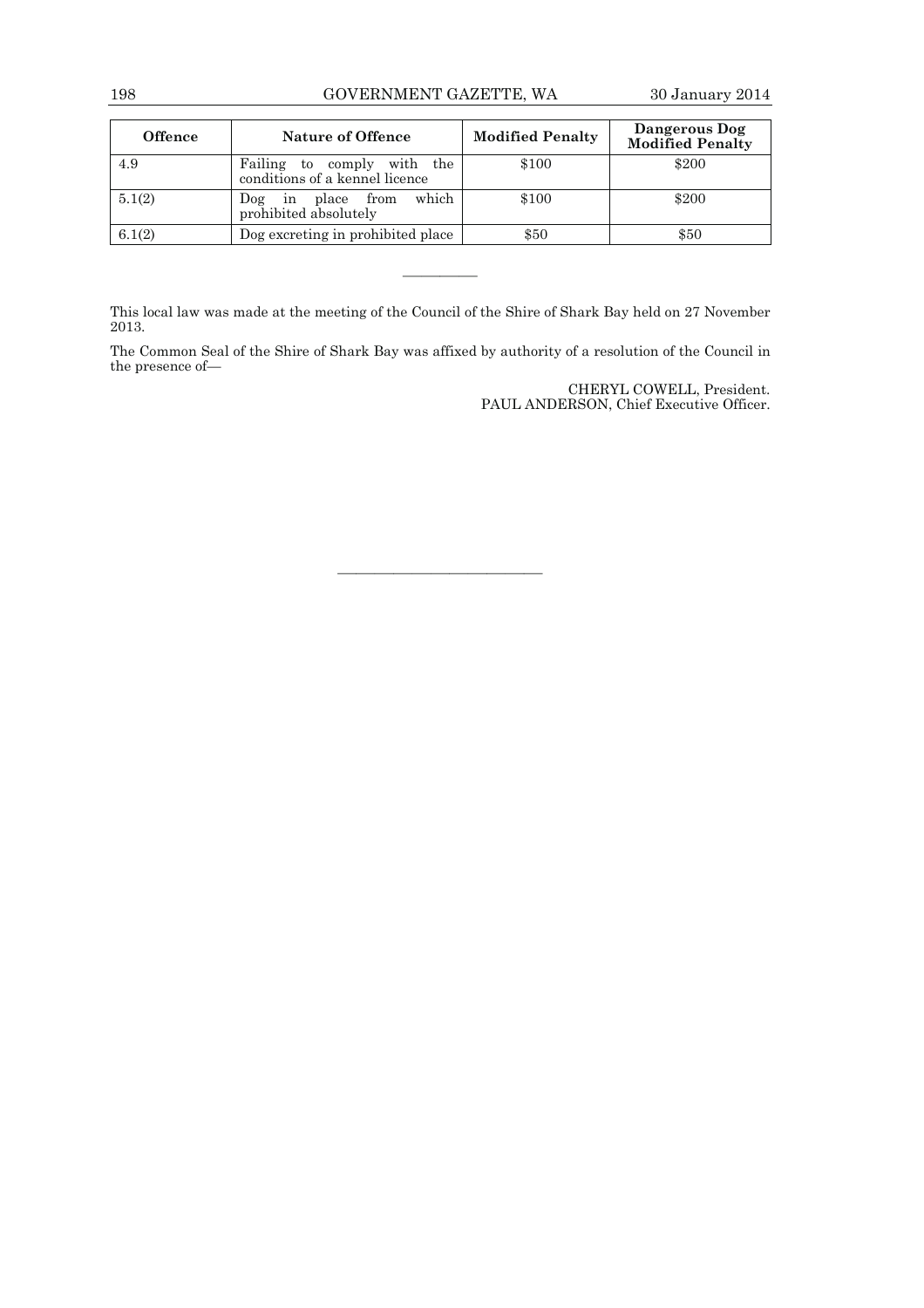## **LOCAL GOVERNMENT ACT 1995**

## **SHIRE OF SHARK BAY REPEAL AND AMENDMENT LOCAL LAW 2013**

Under the powers conferred by the *Local Government Act 1995,* and all other powers enabling it, the Council of the Shire of Shark Bay resolved on 27 November 2013 to make the following local law—

#### **1. Citation**

This local law is cited as the Shire of Shark Bay *Repeal and Amendment Local Law 2013*.

#### **2. Commencement**

This local law comes into operation 14 days after its publication in the *Government Gazette*.

## **3. Bush Fire Brigades Local Law repealed**

The *Shire of Shark Bay Bush Fire Brigades Local Law* published in the *Government Gazette* on 24 July 2002 is repealed.

#### **4. Cemeteries Local Law 1998 amended**

The *Shire of Shark Bay Local Law—Shark Bay Cemeteries* published in the *Government Gazette* on 12 February 1999 is amended as follows—

a. Clause 1.2 amended

Clause 1.2 is amended as follows—

- (a) Add "'assistance animal' means a dog or other animal as defined in the *Disability Discrimination Act 1992* (Commonwealth)";
- (b) Delete the definition of mausoleum.
- b. Clause 4.1 amended
	- Clause 4.1 is deleted and replaced as follows—

4.1 Funeral Director's Licence

- (a) A person shall hold a funeral directors licence before conducting a funeral at the cemetery.
- (b) A person who holds a funeral directors licence issued by any other Board under the *Cemeteries Act 1986* is deemed to hold a funeral directors licence under this local law.
- (c) A funeral director's licence issued by the Board shall expire on the 30th day of June in each year.
- c. Clause 7.16 amended

Clause 7.16 is deleted and replaced as follows—

- (1) A person who holds a monumental masons licence issued by any other Board under the *Cemeteries Act 1986* is deemed to hold a monumental masons licence under this local law, subject to the provisions of this local law.
- (2) The Board may upon receipt of an application in writing by any person and upon payment of the set fee issue to the applicant a monumental mason's licence.
- (3) A licence issued under subclause (1) or (2) authorises the holder to carry out monumental works within the cemetery subject to the provisions of this Local Law.
- d. Clause 7.20(3) deleted

Clause 7.20(3) is deleted.

e. Clause 8.2 amended

Clause 8.2 is deleted and replaced as follows—

8.2 Assistance Animals

 Clause 8.1 shall not apply to a person who is disabled and is accompanied by an assistance animal.

## **5. Extractive Industries Local Law repealed**

The *Shire of Shark Bay Extractive Industries Local Law* published in the *Government Gazette* on 24 July 2002 is repealed.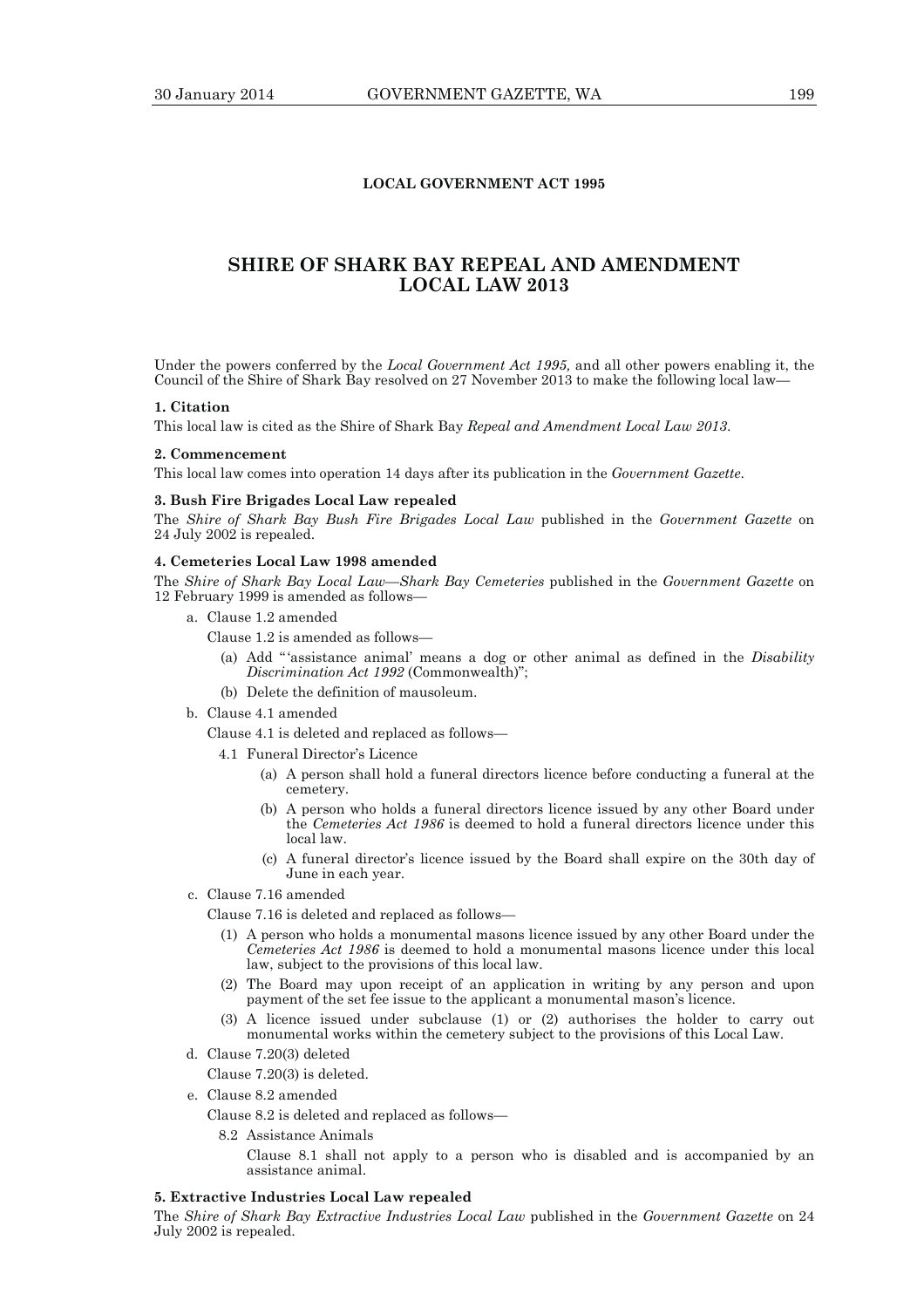#### **6. Local Government Property Local Law amended**

The *Shire of Shark Bay Local Government Property Local Law* published in the *Government Gazette* on 24 July 2002 is amended as follows—

(1) Clause 3.14 deleted and replaced.

Clause 3.14 is deleted and a new clause 3.14 inserted as follows—

- 3.14 Permit Required To Camp Outside a Facility
- (1) In this clause **facility** has the same meaning as is given to it in section 5(1) of the *Caravan Parks and Camping Grounds Act 1995*.

**goods** has the same meaning as is given to it in section 3.38 of the Act.

- (2) This clause does not apply to a facility operated by the local government.
- (3) A person shall not without a permit—
	- (a) camp on, lodge at or occupy any structure at night for the purpose of sleeping on local government property;
	- (b) erect any tent, camp, hut or similar structure on local government property other than a beach shade or windbreak erected for use during the hours of daylight and which is dismantled during those hours on the same day; or
	- (c) park a vehicle on local government property, thoroughfare or public place for the purpose of sleeping in the vehicle.
- (4) The maximum period for which the local government may approve an application for a permit in respect of paragraph (a) or (b) of subclause (3) is that provided in regulation 11(2)(a) of the *Caravan Parks and Camping Grounds Regulations 1997*.
- (5) Any tent, camp, hut or similar structure erected in contravention of paragraph (b) of subclause (3) and associated goods may, subject to Regulation 29 of the Regulations, be impounded.
- (6) A vehicle parked in contravention of paragraph (c) of subclause (3) may, subject to the provisions of Regulation 29 of the Regulations, be impounded by immobilising the vehicle by the use of wheel clamps.
- (7) An authorised person who impounds a vehicle under subclause (5) shall attach a notice to a vehicle advising the owner of the vehicle that the vehicle will be released upon payment of the costs of impounding and the place where and hours during which the costs can be paid.
- (8) The notice attached to the impounded vehicle under subclause (6) shall also advise the owner that if the impounding costs are not paid within 24 hours the vehicle may be removed to the local government pound.
- (9) Notices issued under this clause shall be in the form determined by the CEO.
- (2) Part 5 amended
	- In Part 5, the heading "Division 5—Reserve No. 1686" is deleted, and clause 5.7 is deleted.
- (3) Clause 7.6 deleted and replaced

Clause 7.6 is deleted and a new clause 7.6 inserted as follows—

7.6 Loading and Discharging

 A person in control of a boat shall not allow the boat to come alongside or be moored or made fast to the Jetty for the purpose of loading or discharging cargo or other goods—

- (a) until the cargo or other goods are ready to be loaded or discharged, or
- (b) without the consent of the Local Government—
- (i) between the hours of 6.00 pm to 6.00 am on the next day, or
- (ii) for longer than one hour.

## **7. Parking and Parking Facilities Local Law amended**

The *Shire of Shark Bay Parking and Parking Facilities Local Law* published in the *Government Gazette* on 24 July 2002 is amended in clause 5.2 (2) by replacing "50" with "100".

#### **8. Standing Orders Local Law amended**

The *Shire of Shark Bay Standing Orders Local Law* published in the *Government Gazette* on 24 July 2002 is amended as follows—

- (1) Clauses  $3.2(1)(l)$  and  $3.11$  deleted—
	- (a) Delete clause  $3.2(1)(l)$ ;
	- (b) Renumber clause  $3.2(1)(m)$  to  $3.2(1)(l)$ ;
	- (c) Delete clause 3.11.
	- (d) Renumber clause 3.12 to 3.11.
	- (e) Renumber clause 3.13 to 3.12.
- (2) Clauses 3.4(g)(ii) and (iii) are deleted Clauses  $3.4(g)(ii)$  and (iii) are deleted.
- (3) Clause 8.5 amended In clause 8.5, replace "vocal" with "audio".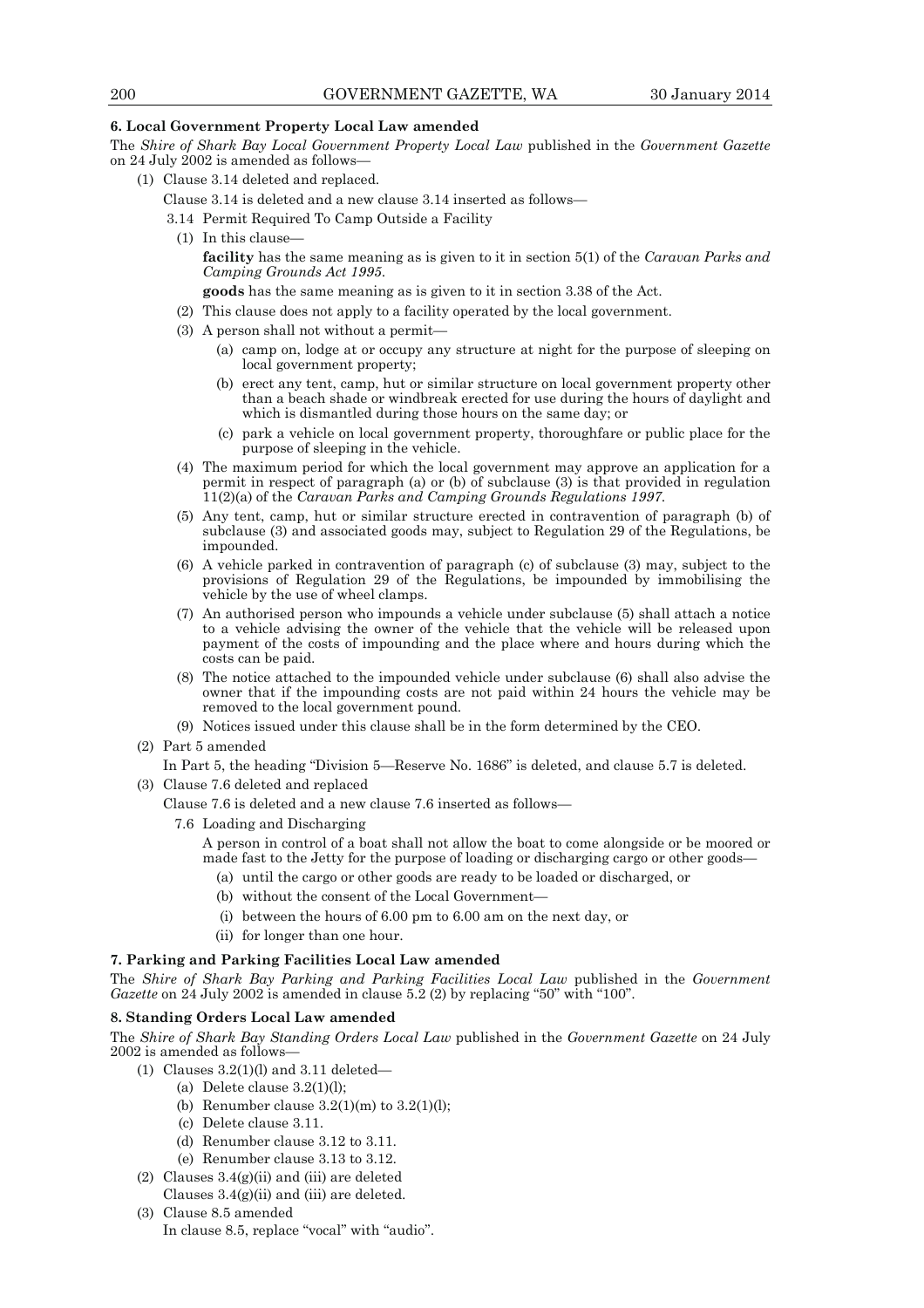## **9. Activities on Thoroughfares and Trading in Thoroughfares and Public Places Local Law amended**

The *Shire of Shark Bay Activities on Thoroughfares and Trading in Thoroughfares and Public Places Local Law* published in the *Government Gazette* on 24 July 2002 is amended as follows—

(1) Title of local law amended

 Delete "Activities on Thoroughfares and Trading in Thoroughfares and Public Places" wherever it occurs in the local law and replace with "Activities in Thoroughfares and Public Places and Trading Local Law".

(2) Clause 1.2 amended

In clause 1.2—

- (i) Delete the definition of "carriageway" and insert—
- **"carriageway"** has the meaning given to it in the *Road Traffic Code 2000*;
- (ii) Delete the definition of "footpath" and insert—  **"footpath"** has the meaning given to it in the *Road Traffic Code 2000*;
- (iii) In the definition of "vehicle", insert "shopping trolley;" after "similar device";
- (iv) In the appropriate alphabetical position insert—

 **"thoroughfare"** has the meaning given to it in the Act, but does not include a private thoroughfare which is not under the management control of the local government.

(3) Part 2 heading amended

In the heading to PART 2, delete "ON" and substitute "IN".

- (4) Clause 2.1 amended
	- In clause 2.1—
		- (i) delete subclause (a) and insert—
			- (a) plant any plant (except grasses or a similar plant) within 6 metres of an intersection.
		- (ii) delete subclause (g) and insert—
			- (g) within a mall, arcade or verandah of a shopping centre, ride any bicycle, skateboard, rollerblades or similar device.
- (5) Clause 2.2 amended
	- In clause 2.2
		- i. Delete subclause (1)(b) and replace with—
			- (b) subject to Division 3 of this Part, throw, place or deposit any thing on a verge except for removal by the Local Government under a bulk rubbish collection, and then only in accordance with the terms and conditions and during the period of time advertised in connection with that collection by the Local Government,
		- ii. Delete subclause  $(1)(i)$  and replace with-
			- (i) unless installing , or in order to maintain, a permissible verge treatment—
				- (i) lay pipes under or provide taps on any verge, or
				- (ii) place or install any thing on any part of a thoroughfare, and without limiting the generality of the foregoing, any gravel, stone, flagstone, cement, concrete slabs, blocks, bricks, pebbles, plastic sheeting, kerbing, wood chips, bard or sawdust,
- (6) Clause 2.8 amended

In clause 2.8, delete subclause 2(b)(i) and replace with—

- (b) the planting and maintenance of a garden provided that—
	- (i) clear sight visibility is maintained at all times for a person using the abutting thoroughfare in the vicinity of an intersection or bend in the thoroughfare or using a driveway on land adjacent to the thoroughfare for access to or from the thoroughfare, and
- (7) Part 5 deleted

The whole of Part 5 is deleted and the rest of the local law renumbered accordingly.

- (8) Clause 6.1 amended
	- i. The definition of "trading" contained in clause 6.1 is amended by—
		- 1. Deleting subclause (c)(iii); and
			- 2. Deleting subclauses (c)(i) and (ii) and replacing them with—
				- (i) offering goods or services for sale or hire, or
				- (ii) inviting offers or soliciting orders for the sale or the hire of goods or services.
	- ii. Subclauses  $6.1(d)$  to  $6.1(g)$  are re-numbered  $6.1(e)$  to  $6.1(h)$  respectively, and subclause 6.1(d) is inserted as follows—
		- (d) the delivery of pre-ordered goods or services to the purchaser of those goods or services or to the person nominated by the purchaser of those goods or services whether or not payment for those goods or services is accepted on delivery;